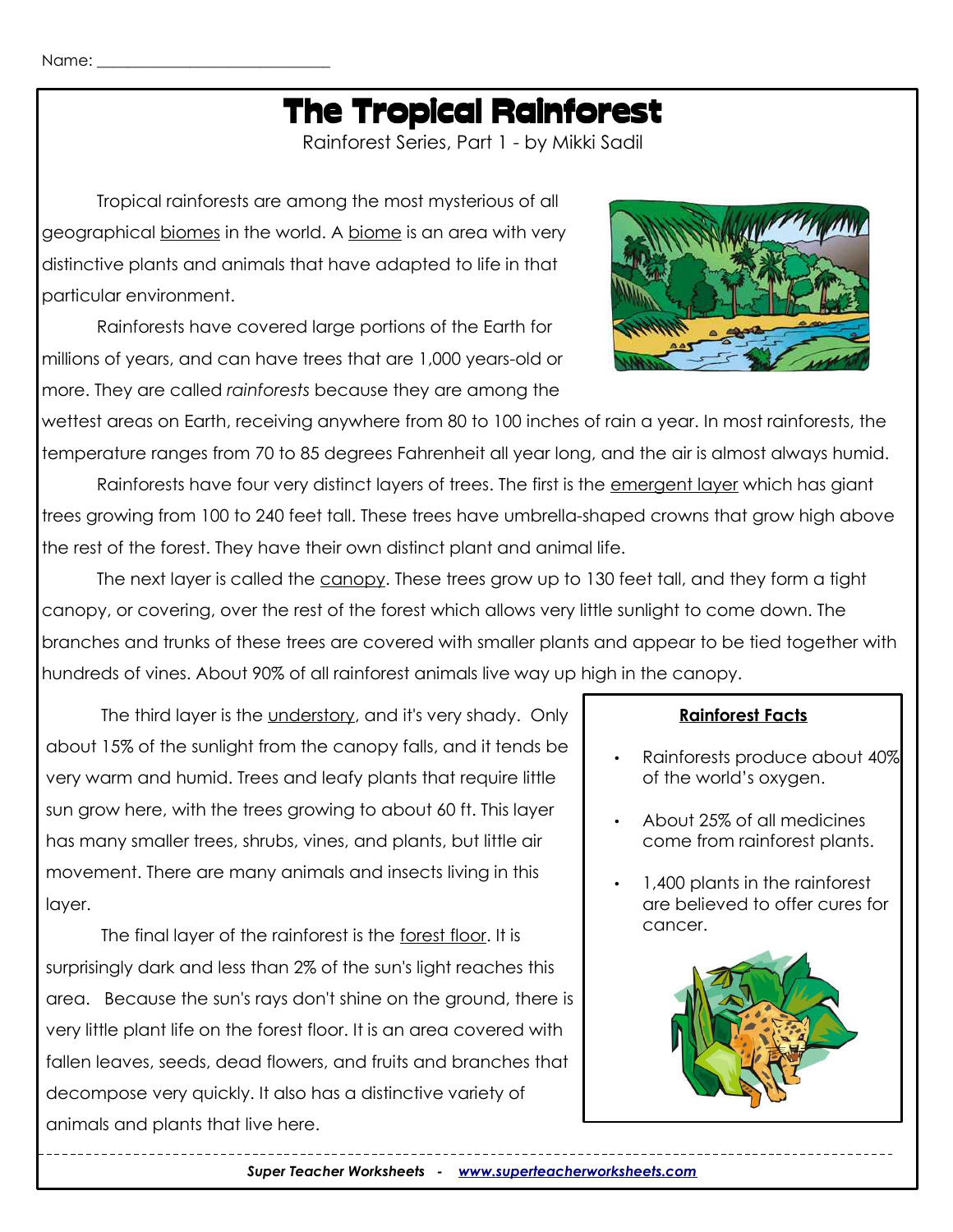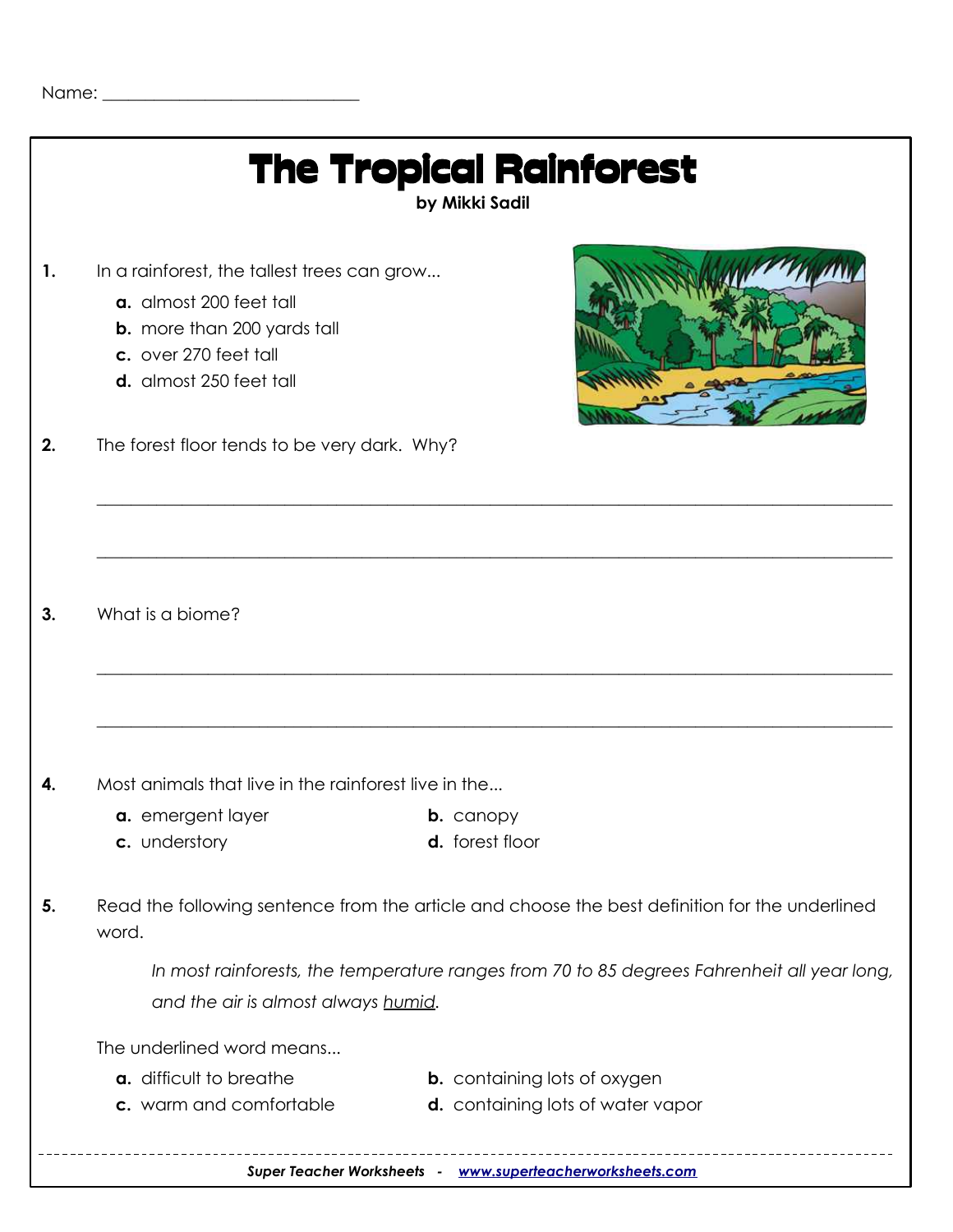Name: \_\_\_\_\_\_\_\_\_\_\_\_\_\_\_\_\_\_\_\_\_\_\_\_\_\_\_\_\_\_

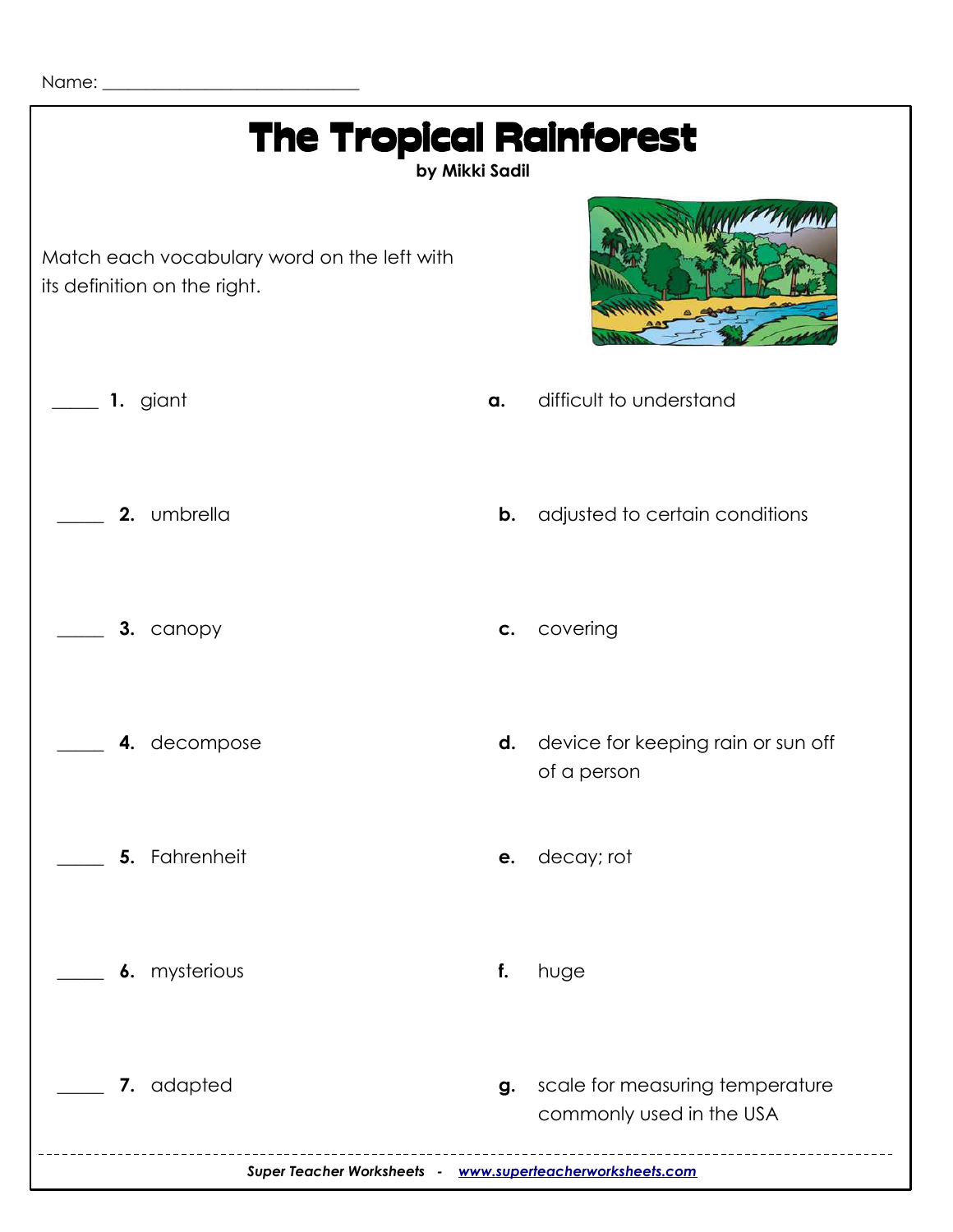Name: $\_\_$ 

# The Tropical Rainforest

#### by Mikki Sadil

In the article, "Tropical Rainforest," you learned about the four different layers of the rainforest.

Write a short paragraph that compares and contrasts the rainforest's canopy and the forest floor. Be sure you tell how the canopy and floor are the same, and how they're different.



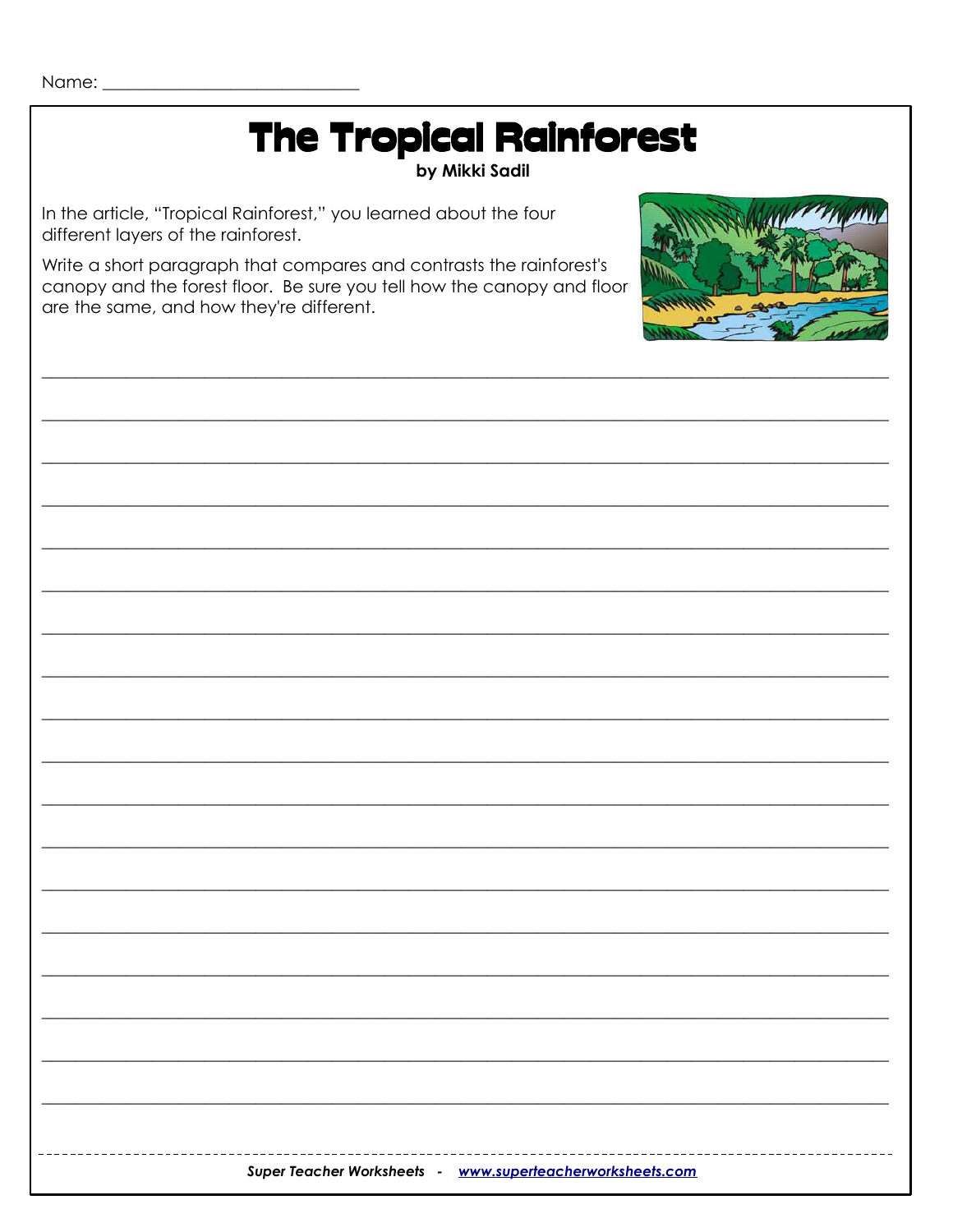### **ANSWER KEY**

## The Tropical Rainforest

**by Mikki Sadil**

- **1.** In a rainforest, the tallest trees can grow... **d**
	- **a.** almost 200 feet tall
	- **b.** more than 200 yards tall
	- **c.** over 270 feet tall
	- **d. almost 250 feet tall**



**2.** The forest floor tends to be very dark. Why?

**Most light is blocked by the the canopy.**

**3.** What is a biome?

**A biome is an area with distinctive plants and animals that have adapted to life in a particular environment.**

- **4.** Most animals that live in the rainforest live in the... **b**
	- **a.** emergent layer **b. canopy**
	- **c.** understory **d.** forest floor
- -
- **5.** Read the following sentence from the article and choose the best definition for the underlined word.

*In most rainforests, the temperature ranges from 70 to 85 degrees Fahrenheit all year long, and the air is almost always humid.*

The underlined word means... **d**

- 
- **a.** difficult to breathe **b.** containing lots of oxygen
- 
- **c.** warm and comfortable **d. containing lots of water vapor**

*Super Teacher Worksheets - [www.superteacherworksheets.com](http://www.superteacherworksheets.com/)*